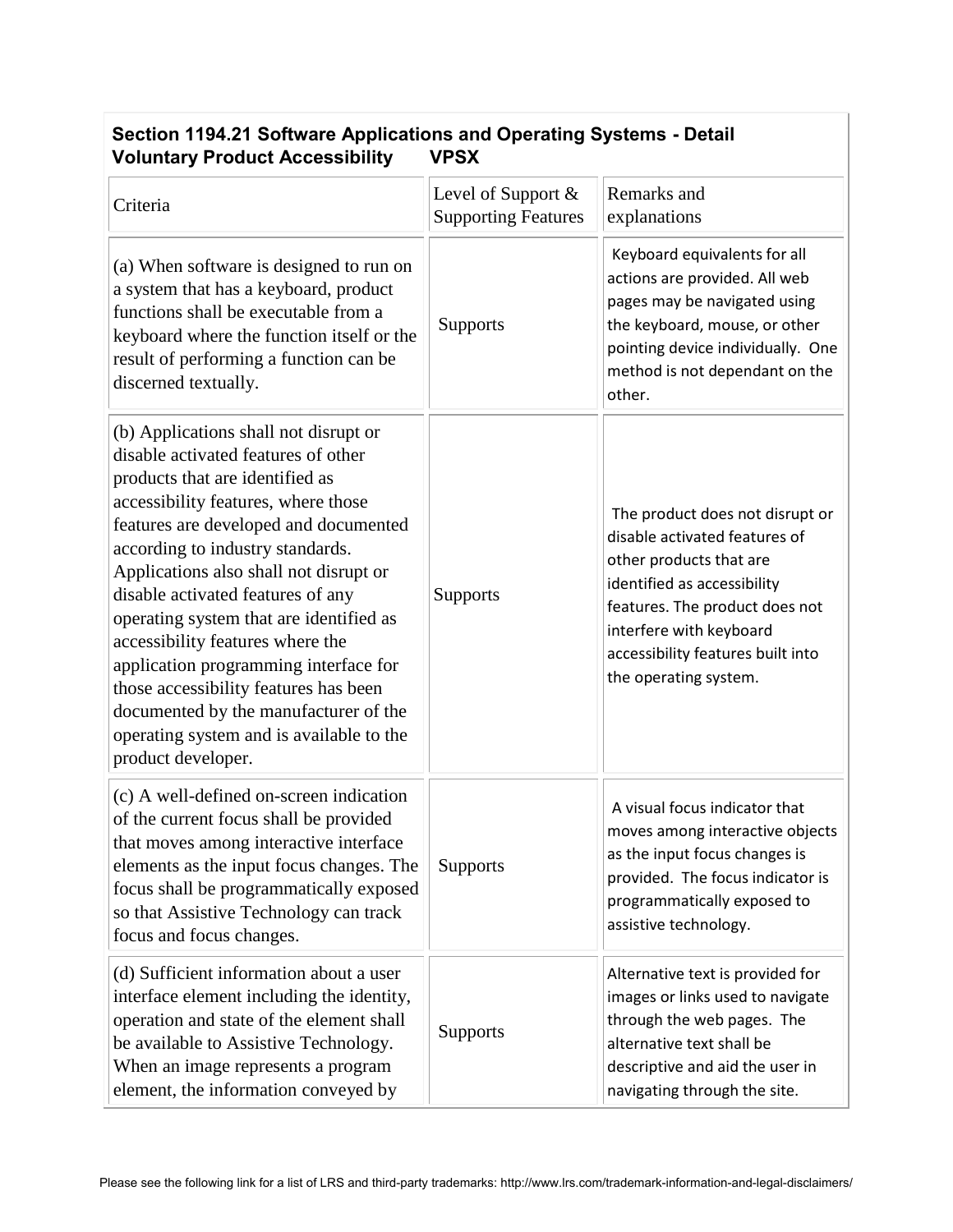| the image must also be available in text.                                                                                                                                                                                              |                 |                                                                                                                                                                                                                                                            |
|----------------------------------------------------------------------------------------------------------------------------------------------------------------------------------------------------------------------------------------|-----------------|------------------------------------------------------------------------------------------------------------------------------------------------------------------------------------------------------------------------------------------------------------|
| (e) When bitmap images are used to<br>identify controls, status indicators, or<br>other programmatic elements, the<br>meaning assigned to those images shall<br>be consistent throughout an application's<br>performance.              | <b>Supports</b> | The alternative text for bitmap<br>images that are used to identify<br>controls, status indicators, or<br>other programmatic elements<br>will be consistent throughout the<br>application.                                                                 |
| (f) Textual information shall be<br>provided through operating system<br>functions for displaying text. The<br>minimum information that shall be made<br>available is text content, text input caret<br>location, and text attributes. | Supports        | Text is displayed through<br>standard system function calls,<br>which supports interaction with<br>assistive technology. The<br>software uses the browser<br>application functionality to<br>display textual information.                                  |
| (g) Applications shall not override user<br>selected contrast and color selections<br>and other individual display attributes.                                                                                                         | <b>Supports</b> | Product does not override or<br>change user selected contrast,<br>color selections or other<br>individual display attributes. It<br>does allow the user to customize<br>colors to enhance the<br>functionality within the VMCFX<br>Web Access application. |
| (h) When animation is displayed, the<br>information shall be displayable in at<br>least one non-animated presentation<br>mode at the option of the user.                                                                               | Not Applicable  | Animation is not used.                                                                                                                                                                                                                                     |
| (i) Color coding shall not be used as the<br>only means of conveying information,<br>indicating an action, prompting a<br>response, or distinguishing a visual<br>element.                                                             | <b>Supports</b> | Color-coding is not used without<br>supporting text.                                                                                                                                                                                                       |
| (j) When a product permits a user to<br>adjust color and contrast settings, a<br>variety of color selections capable of<br>producing a range of contrast levels<br>shall be provided.                                                  | Supports        | When color customization is<br>supported, the product allows<br>customization of a variety of<br>color selections.                                                                                                                                         |
| (k) Software shall not use flashing or<br>blinking text, objects, or other elements                                                                                                                                                    | Supports        | The flashing or blinking of text,<br>objects, or other elements is not                                                                                                                                                                                     |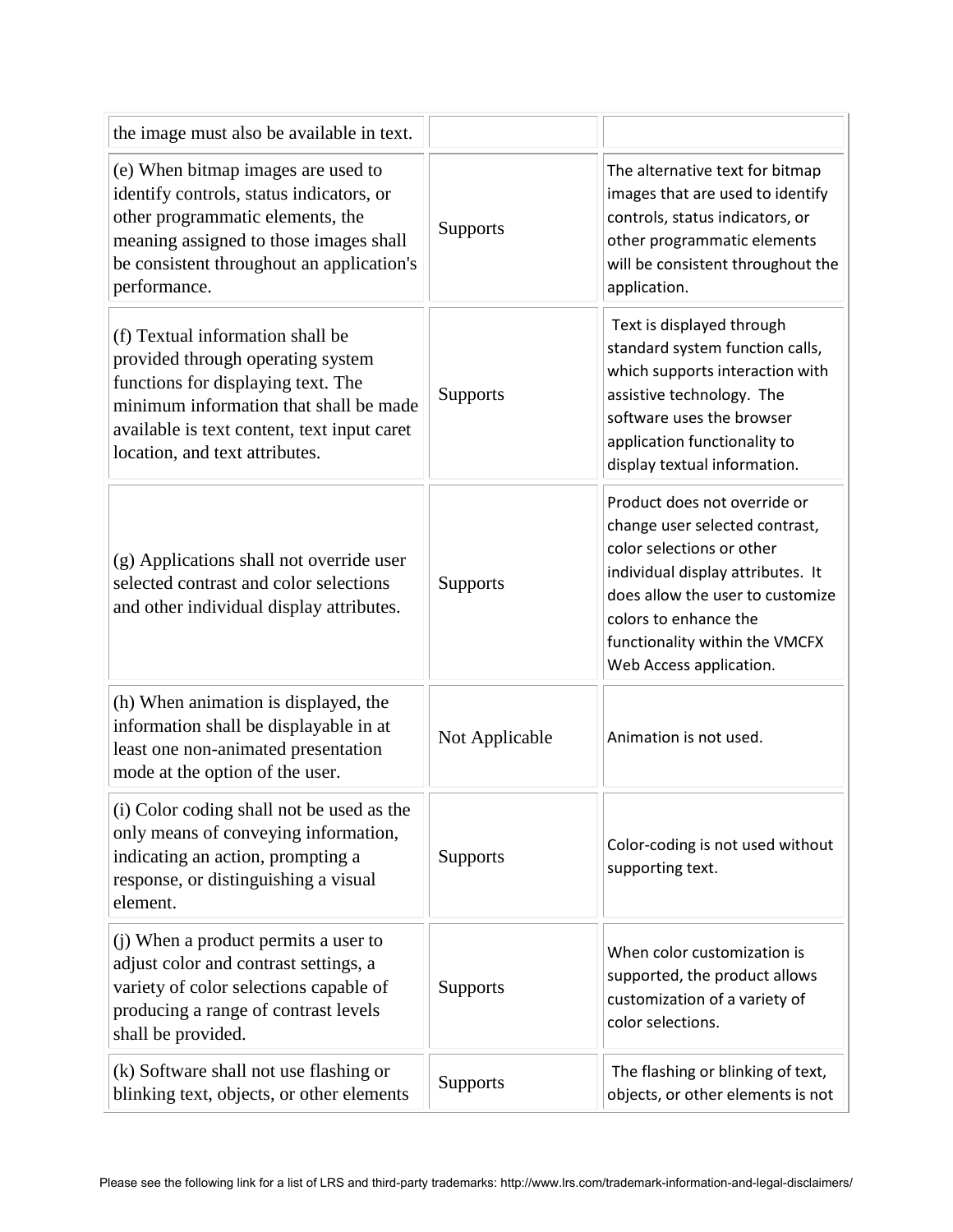| having a flash or blink frequency greater<br>than 2 Hz and lower than 55 Hz.                                                                                                                                                                                     |                | used.                         |
|------------------------------------------------------------------------------------------------------------------------------------------------------------------------------------------------------------------------------------------------------------------|----------------|-------------------------------|
| (1) When electronic forms are used, the<br>form shall allow people using Assistive<br>Technology to access the information,<br>field elements, and functionality<br>required for completion and submission<br>of the form, including all directions and<br>cues. | Not Applicable | Electronic Forms are not used |

## **Section 1194.22 Web-based Internet information and applications - Detail Voluntary Product Accessibility Template**

| Criteria                                                                                                                                                     | Level of<br>Support &<br>Supporting<br>Features | Remarks and<br>explanations                                                                                                                  |
|--------------------------------------------------------------------------------------------------------------------------------------------------------------|-------------------------------------------------|----------------------------------------------------------------------------------------------------------------------------------------------|
| (a) A text equivalent for every non-<br>text element shall be provided<br>(e.g., via "alt", "longdesc", or in<br>element content).                           | Supported                                       | Non-text elements are provided with<br>an "alt" or longdesc                                                                                  |
| (b) Equivalent alternatives for any<br>multimedia presentation shall be<br>synchronized with the<br>presentation.                                            | <b>Not</b><br>Applicable                        | Multimedia presentation not used                                                                                                             |
| (c) Web pages shall be designed<br>so that all information conveyed<br>with color is also available without<br>color, for example from context or<br>markup. | Supports<br>with<br>Exception                   | Where feasible, textual information is<br>conveyed without color. Alternative is<br>access to the data as a text only file<br>without color. |
| (d) Documents shall be organized<br>so they are readable without<br>requiring an associated style<br>sheet.                                                  | <b>Not</b><br>Applicable                        | Style sheet not used for Document<br>Viewing                                                                                                 |
| (e) Redundant text links shall be<br>provided for each active region of a<br>server-side image map.                                                          | <b>Not</b><br>Applicable                        | Server-side image maps not used<br>on Web Pages.                                                                                             |
| (f) Client-side image maps shall be<br>provided instead of server-side                                                                                       | <b>Not</b><br>Applicable                        | Client-side image maps not used on<br>Web Pages.                                                                                             |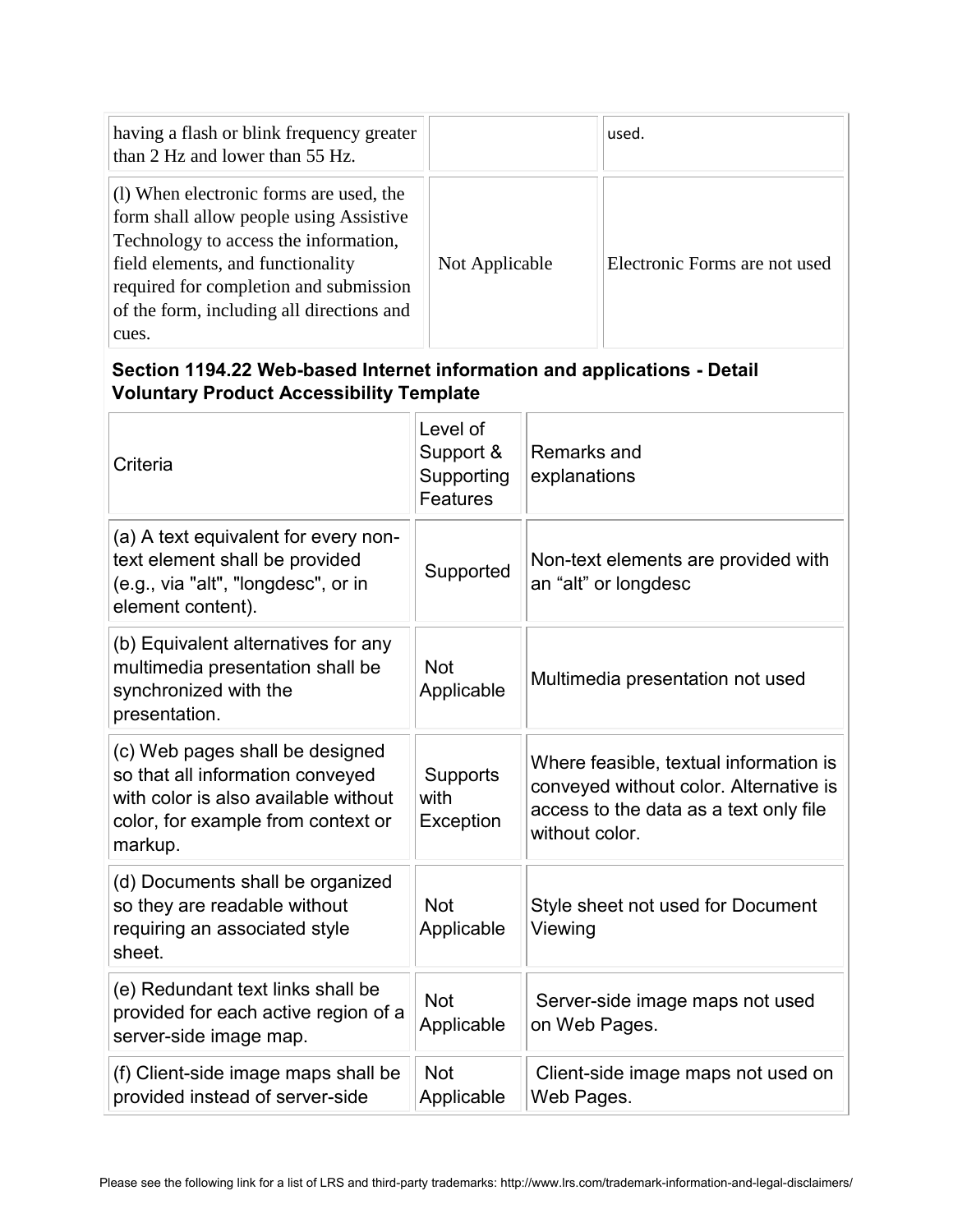| image maps except where the<br>regions cannot be defined with an<br>available geometric shape.                                                                                                                                                                                                                              |                          |                                                                                      |
|-----------------------------------------------------------------------------------------------------------------------------------------------------------------------------------------------------------------------------------------------------------------------------------------------------------------------------|--------------------------|--------------------------------------------------------------------------------------|
| (g) Row and column headers shall<br>be identified for data tables.                                                                                                                                                                                                                                                          | <b>Not</b><br>Applicable | Data Tables not presented                                                            |
| (h) Markup shall be used to<br>associate data cells and header<br>cells for data tables that have two<br>or more logical levels of row or<br>column headers.                                                                                                                                                                | <b>Not</b><br>Applicable | Data Tables not presented                                                            |
| (i) Frames shall be titled with text<br>that facilitates frame identification<br>and navigation                                                                                                                                                                                                                             | Supported                | All web pages are titled.                                                            |
| (i) Pages shall be designed to<br>avoid causing the screen to flicker<br>with a frequency greater than 2 Hz<br>and lower than 55 Hz.                                                                                                                                                                                        | Supported                | Pages are not designed to cause<br>screen flicker or flashing.                       |
| (k) A text-only page, with<br>equivalent information or<br>functionality, shall be provided to<br>make a web site comply with the<br>provisions of this part, when<br>compliance cannot be<br>accomplished in any other way.<br>The content of the text-only page<br>shall be updated whenever the<br>primary page changes. | Supported                | Graphical without textual<br>representation is not used on web<br>pages              |
| (I) When pages utilize scripting<br>languages to display content, or to<br>create interface elements, the<br>information provided by the script<br>shall be identified with functional<br>text that can be read by Assistive<br>Technology.                                                                                 | Supported                | All information displayed on the<br>interface is identified with functional<br>text. |
| (m) When a web page requires<br>that an applet, plug-in or other<br>application be present on the client<br>system to interpret page content,                                                                                                                                                                               | <b>Not</b><br>Applicable | Web-based Applets and Plug-ins are<br>not used                                       |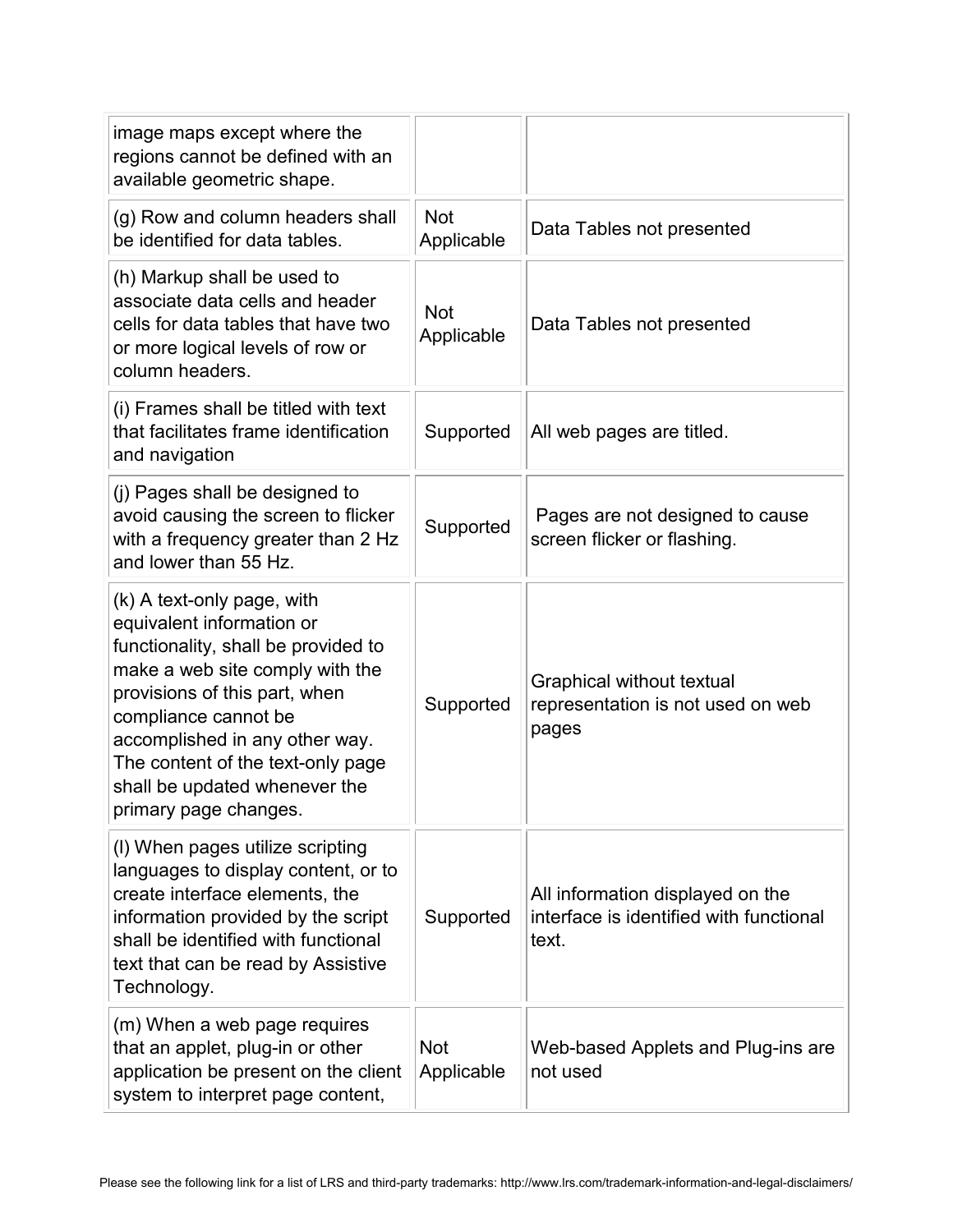| the page must provide a link to a<br>plug-in or applet that complies with<br>1194.21(a) through (I).                                                                                                                                                                                               |                          |                                                        |
|----------------------------------------------------------------------------------------------------------------------------------------------------------------------------------------------------------------------------------------------------------------------------------------------------|--------------------------|--------------------------------------------------------|
| (n) When electronic forms are<br>designed to be completed on-line,<br>the form shall allow people using<br>Assistive Technology to access the<br>information, field elements, and<br>functionality required for<br>completion and submission of the<br>form, including all directions and<br>cues. | <b>Not</b><br>Applicable | Electronic Forms are not used                          |
| (o) A method shall be provided that<br>permits users to skip repetitive<br>navigation links.                                                                                                                                                                                                       | Supported                | Functionality exists to skip repetitive<br>navigation. |
| (p) When a timed response is<br>required, the user shall be alerted<br>and given sufficient time to indicate<br>more time is required.                                                                                                                                                             | <b>Not</b><br>Applicable | No timed responses required                            |

## **Section 1194.31 Functional Performance Criteria - Detail Voluntary Product Accessibility Template**

| Criteria                                                                                                                                                                                                                                                                                 | Level of<br>Support $&$<br>Supporting<br>Features | Remarks and<br>explanations                                                                   |
|------------------------------------------------------------------------------------------------------------------------------------------------------------------------------------------------------------------------------------------------------------------------------------------|---------------------------------------------------|-----------------------------------------------------------------------------------------------|
| (a) At least one mode of operation and<br>information retrieval that does not<br>require user vision shall be provided, or<br>support for Assistive Technology used<br>by people who are blind or visually<br>impaired shall be provided.                                                | Supported                                         | Assistive Technology used by the<br>blind or visually impaired fully<br>functional as tested. |
| (b) At least one mode of operation and<br>information retrieval that does not<br>require visual acuity greater than 20/70<br>shall be provided in audio and enlarged<br>print output working together or<br>independently, or support for Assistive<br>Technology used by people who are | Supported                                         | Assistive Technology used to enlarge<br>and/or aid audibly fully functional as<br>tested      |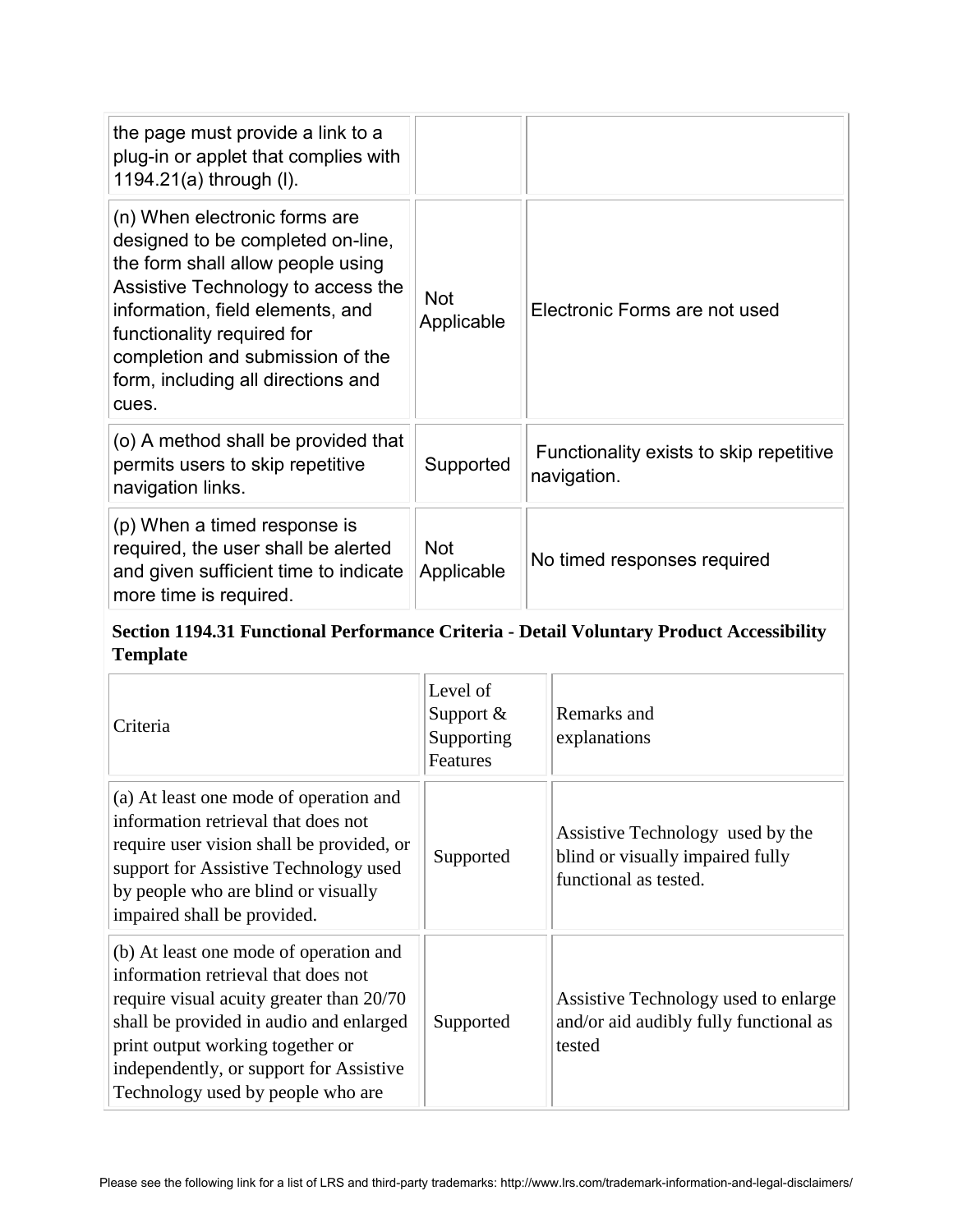| visually impaired shall be provided.                                                                                                                                                                                                                         |                          |                                                                |
|--------------------------------------------------------------------------------------------------------------------------------------------------------------------------------------------------------------------------------------------------------------|--------------------------|----------------------------------------------------------------|
| (c) At least one mode of operation and<br>information retrieval that does not<br>require user hearing shall be provided,<br>or support for Assistive Technology<br>used by people who are deaf or hard of<br>hearing shall be provided                       | Supported                | No features require user hearing as<br>sole means to identify. |
| (d) Where audio information is<br>important for the use of a product, at<br>least one mode of operation and<br>information retrieval shall be provided<br>in an enhanced auditory fashion, or<br>support for assistive hearing devices<br>shall be provided. | Not applicable           | Audio information not an important<br>in use of product.       |
| (e) At least one mode of operation and<br>information retrieval that does not<br>require user speech shall be provided,<br>or support for Assistive Technology<br>used by people with disabilities shall be<br>provided.                                     | <b>Not</b><br>applicable | User speech not required to perform<br>any functionality.      |
| (f) At least one mode of operation and<br>information retrieval that does not<br>require fine motor control or<br>simultaneous actions and that is<br>operable with limited reach and strength<br>shall be provided.                                         | Supported                | <b>Assistive Technology functionality</b><br>supported         |

## **Section 1194.41 Information, Documentation and Support - Detail Voluntary Product Accessibility Template**

| Criteria                                                                                                                                            | Level of Support<br>&<br>Supporting<br>Features | Remarks and<br>explanations                                                                                                                                                                           |
|-----------------------------------------------------------------------------------------------------------------------------------------------------|-------------------------------------------------|-------------------------------------------------------------------------------------------------------------------------------------------------------------------------------------------------------|
| (a) Product support documentation<br>provided to end-users shall be made<br>available in alternate formats upon<br>request, at no additional charge | Supported                                       | Documentation provided<br>electronically in PDF format. On<br>request it is supplied in hardcopy<br>or as Microsoft Word document.<br>In addition Help files are<br>available on each screen in text. |